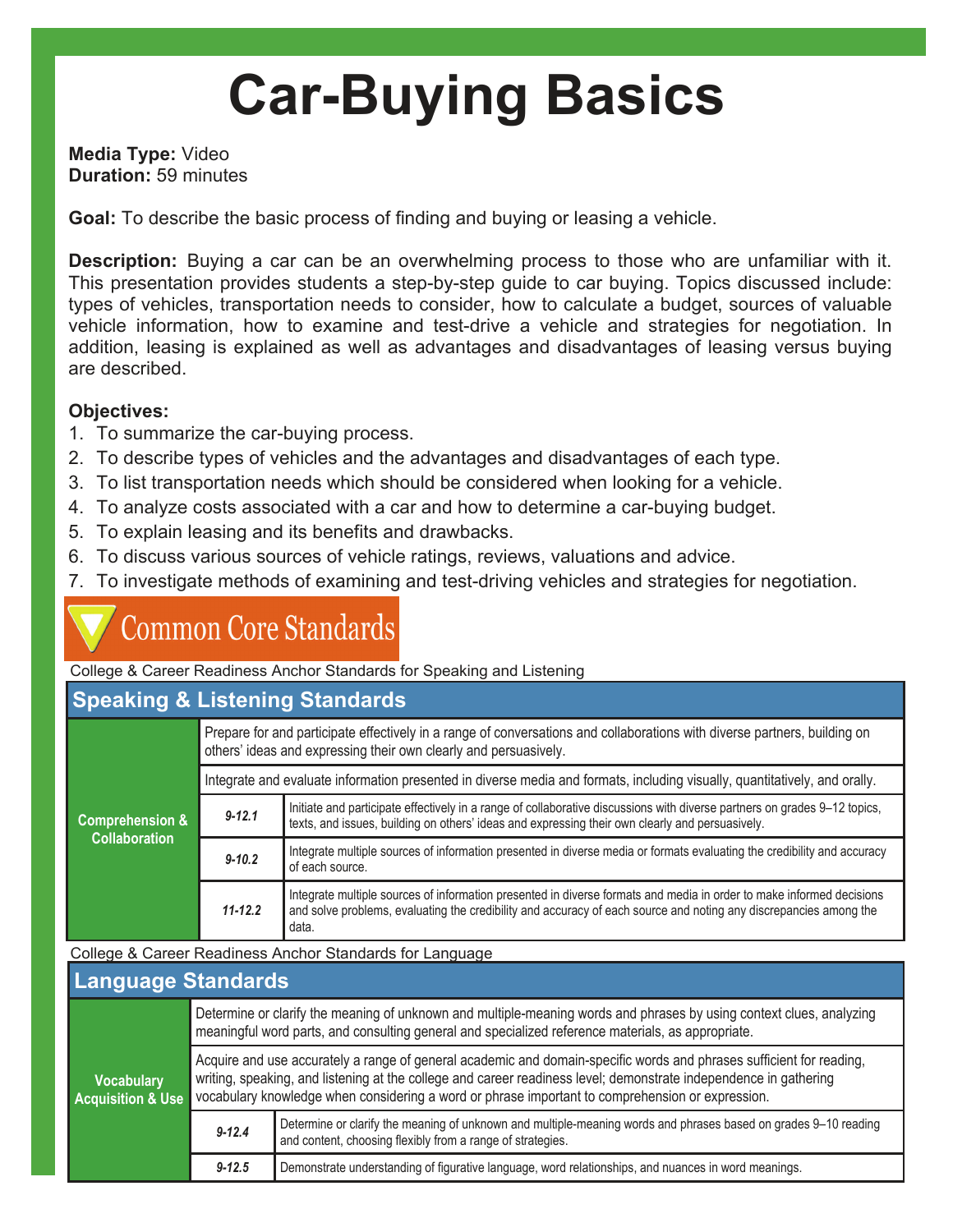## Common Core Standards

College & Career Readiness Anchor Standards for Writing

| <b>Writing Standards</b>                                            |                                                                                                                                                                                           |                                                                                                                                                                                                                                                                                                                                                                                                                       |  |  |
|---------------------------------------------------------------------|-------------------------------------------------------------------------------------------------------------------------------------------------------------------------------------------|-----------------------------------------------------------------------------------------------------------------------------------------------------------------------------------------------------------------------------------------------------------------------------------------------------------------------------------------------------------------------------------------------------------------------|--|--|
| <b>Text Types &amp;</b><br><b>Purposes</b>                          | Write arguments to support claims in an analysis of substantive topics or texts, using valid reasoning and relevant and<br>sufficient evidence.                                           |                                                                                                                                                                                                                                                                                                                                                                                                                       |  |  |
|                                                                     | Write informative/explanatory texts to examine and convey complex ideas and information clearly and accurately through<br>the effective selection, organization, and analysis of content. |                                                                                                                                                                                                                                                                                                                                                                                                                       |  |  |
|                                                                     | $9 - 12.1$                                                                                                                                                                                | Write arguments to support claims in an analysis of substantive topics or texts, using valid reasoning and relevant and<br>sufficient evidence.                                                                                                                                                                                                                                                                       |  |  |
|                                                                     | $9 - 12.2$                                                                                                                                                                                | Write informative/explanatory texts to examine and convey complex ideas, concepts, and information clearly and<br>accurately through the effective selection, organization, and analysis of content.                                                                                                                                                                                                                  |  |  |
| <b>Production &amp;</b><br><b>Distribution of</b><br><b>Writing</b> | Produce clear and coherent writing in which the development, organization, and style are appropriate to task, purpose, and<br>audience.                                                   |                                                                                                                                                                                                                                                                                                                                                                                                                       |  |  |
|                                                                     | Develop and strengthen writing as needed by planning, revising, editing, rewriting, or trying a new approach.                                                                             |                                                                                                                                                                                                                                                                                                                                                                                                                       |  |  |
|                                                                     | Use technology, including the Internet, to produce and publish writing and to interact and collaborate with others.                                                                       |                                                                                                                                                                                                                                                                                                                                                                                                                       |  |  |
|                                                                     | $9 - 12.4$                                                                                                                                                                                | Produce clear and coherent writing in which the development, organization, and style are appropriate to task, purpose,<br>and audience.                                                                                                                                                                                                                                                                               |  |  |
|                                                                     | $9 - 12.5$                                                                                                                                                                                | Develop and strengthen writing as needed by planning, revising, editing, rewriting, or trying a new approach, focusing on<br>addressing what is most significant for a specific purpose and audience.                                                                                                                                                                                                                 |  |  |
|                                                                     | $9 - 10.6$                                                                                                                                                                                | Use technology, including the Internet, to produce, publish, and update individual or shared writing products, taking<br>advantage of technology's capacity to link to other information and to display information flexibly and dynamically.                                                                                                                                                                         |  |  |
|                                                                     | $11 - 12.6$                                                                                                                                                                               | Use technology, including the Internet, to produce, publish, and update individual or shared writing products in response<br>to ongoing feedback, including new arguments or information.                                                                                                                                                                                                                             |  |  |
| <b>Research to Build</b><br>& Present<br>Knowledge                  | Gather relevant information from multiple print and digital sources, assess the credibility and accuracy of each source, and<br>integrate the information while avoiding plagiarism.      |                                                                                                                                                                                                                                                                                                                                                                                                                       |  |  |
|                                                                     | Draw evidence from literary or informational texts to support analysis, reflection, and research.                                                                                         |                                                                                                                                                                                                                                                                                                                                                                                                                       |  |  |
|                                                                     | $9 - 10.8$                                                                                                                                                                                | Gather relevant information from multiple authoritative print and digital sources, using advanced searches effectively;<br>assess the usefulness of each source in answering the research question; integrate information into the text selectively to<br>maintain the flow of ideas, avoiding plagiarism and following a standard format for citation.                                                               |  |  |
|                                                                     | $11 - 12.8$                                                                                                                                                                               | Gather relevant information from multiple authoritative print and digital sources, using advanced searches effectively;<br>assess the strengths and limitations of each source in terms of the task, purpose, and audience; integrate information into<br>the text selectively to maintain the flow of ideas, avoiding plagiarism and overreliance on any one source and following a<br>standard format for citation. |  |  |
|                                                                     | $9 - 12.9$                                                                                                                                                                                | Draw evidence from literary or informational texts to support analysis, reflection, and research.                                                                                                                                                                                                                                                                                                                     |  |  |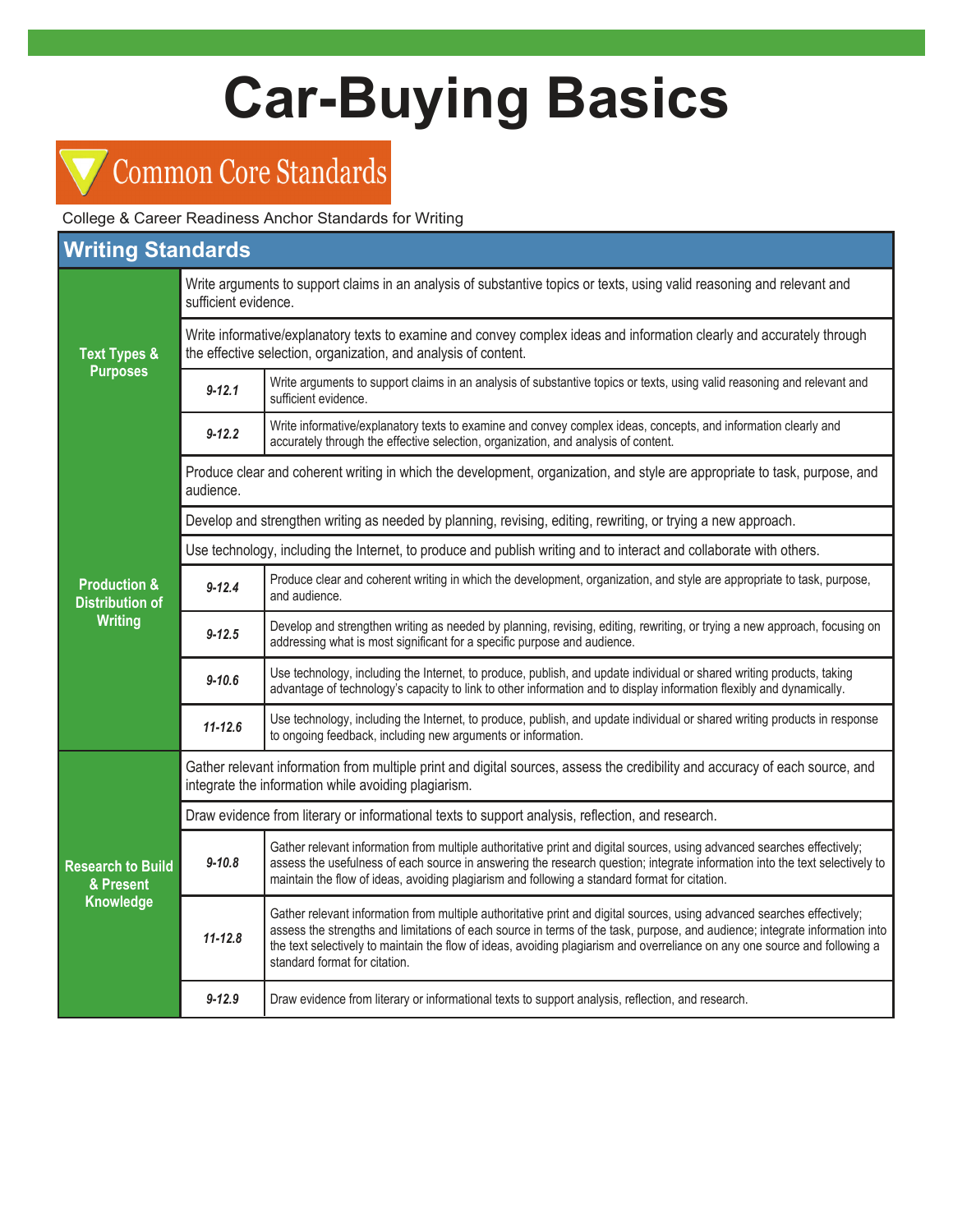## **Lesson Plan**

- *Class 1:* Begin class by asking students if any of them have bought a vehicle. Allow students to briefly discuss their experiences. Pass out the *Car-Buying Basics Vocabulary Handout* and *Worksheet* for students to use as reference materials during the presentation. Show *Car-Buying Basics - The Process*. Follow the segment with its *Assessment*. Introduce the *Car-Buying Glossary Activity* and allow students to work on it the remainder of the class period. Instruct students to finish the *Activity* for homework. **Video 6 min.**
- *Class 2:* Begin class by having each student share one or two terms from their *Car-Buying Glossary Activity*. Remind students to continue using the *Vocabulary Handout* and *Worksheet*. Show *Car-Buying Basics - Meeting Your Needs*. Follow the segment with its *Assessment*. Have students complete the *My Transportation Needs Activity*. **Video 13 min.**



*Class 3:* Remind students to continue using the *Vocabulary Handout* and *Worksheet*. Show *Car-Buying Basics - Determining Your Budget*. Follow the segment with its *Assessment*. Introduce the *Understanding Auto Insurance Project*  and have students get into groups and begin working on it. Pass out the *Auto Loan Payment Schedule Student Handout* and assign the *My Budget Activity* for homework.



**Video 11 min.** 

*Class 4:* Remind students to continue using the *Vocabulary Handout* and *Worksheet*. Show *Car-Buying Basics - Finding Your Car*. Follow the segment with its *Assessment*. Introduce the *Vehicle Search Project*. Allow students the remainder of class to work on either of the *Projects*.

**Video 13 min.**

*Class 5:* Remind students to continue using the *Vocabulary Handout* and *Worksheet*. Show *Car-Buying Basics - Negotiating* 

*Your Purchase*. Follow the segment with its *Assessment*. Introduce the *Consumer Rights Project* and allow students to work on any of the *Projects* for the remainder of class.

- *Class 6:* Allow students the entire class period to work on the *Projects*.
- *Class 7:* Administer the *Car-Buying Basics Final Assessment*. Allow students to finish the *Projects*.



#### **Kelley Blue Book**

- http://www.kbb.com **Edmunds.com**
- http://www.edmunds.com

Career & Technical<br>Student Organizations

#### **DECA**

- Automotive Services Marketing Series
- Financial Literacy Promotion Project
- **FCCLA**
- Life Event Planning

**FBLA** 

- **LifeSmarts**
- Personal Finance

## **Career Connections**

Using the *Career Connections Activity*, allow students to explore the various careers associated with this lesson. See the *Activity* for more details. *If student licenses have been purchased:* Students will select the interviews to watch based on your directions. *If only a teacher license is purchased:* Show students all the career interviews and instruct them to only complete the interview form for the required number of interviews.

- iCEV51020, Mike Edwards, General Manager, Pollard Friendly Ford
- iCEV50175, Zoe Zeigler, Corporate Communications Specialist, Toyota
- iCEV50380, Julio Carillo, Technician, Pollard Friendly Ford
- iCEV50176, James Wilder, Financial & Economic Analyst, Toyota